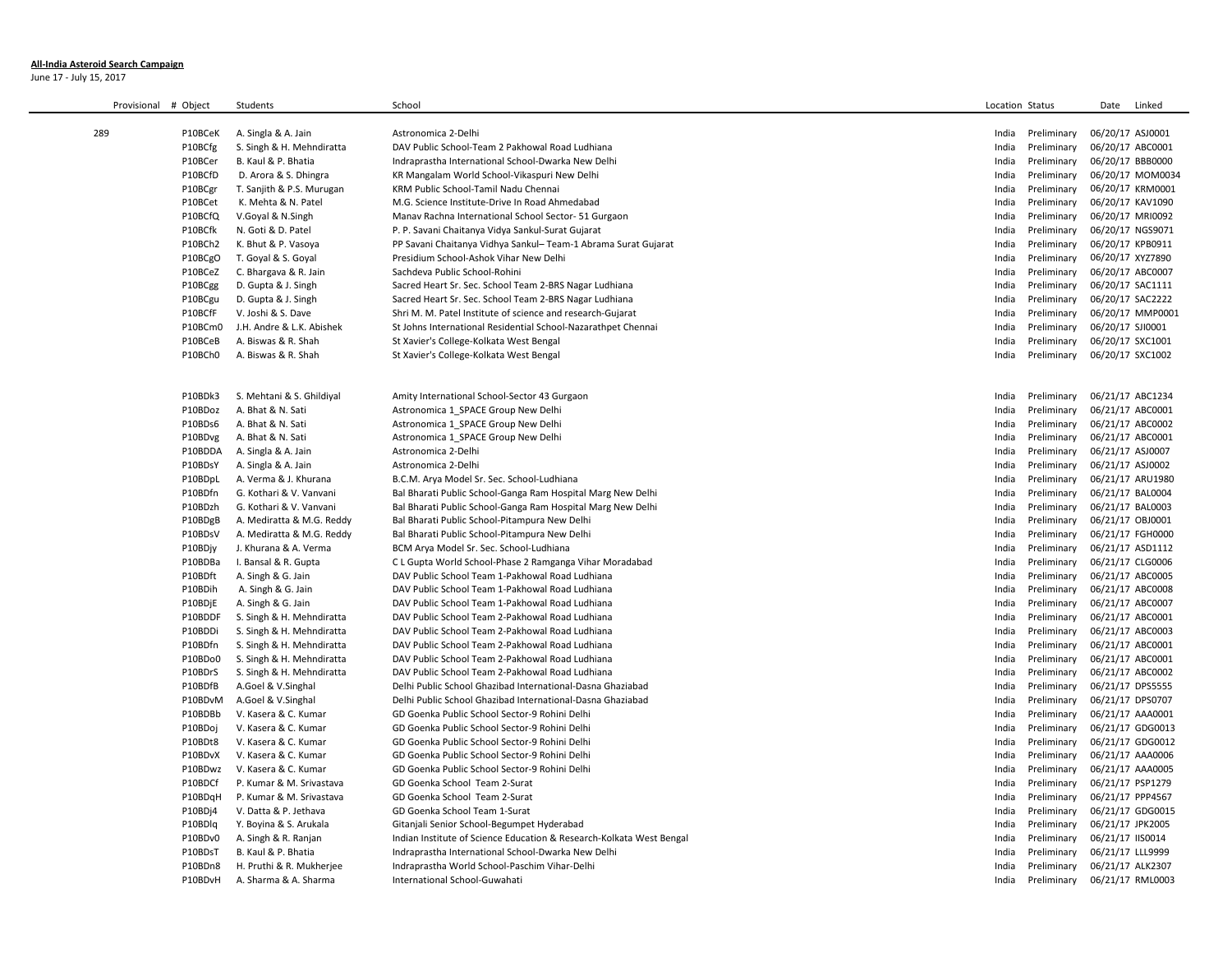| P10BDrL | A. Sharma & A. Sharma         | International School-Guwahati Assam                                                        | India | Preliminary | 06/21/17 WOW0001 |
|---------|-------------------------------|--------------------------------------------------------------------------------------------|-------|-------------|------------------|
| P10BDzr | D. Gogia & D. Goel            | K.R Mangalam World School-Greater Noida                                                    | India | Preliminary | 06/21/17 LLL8888 |
| P10BDun | H. Khanna & Y.S. Saini        | K.R Mangalam World School-Gurgaon                                                          | India | Preliminary | 06/21/17 AST0005 |
| P10BDmc | S. Dhingra & D. Arora         | KR Mangalam World School-Vikaspuri New Delhi                                               | India | Preliminary | 06/21/17 KRM0001 |
| P10BDsO | T. Sanjith & P.S. Murugan     | KRM Public School-Chennai TamilNadu                                                        | India | Preliminary | 06/21/17 KRM0001 |
| P10BDDr | D. Deshpande & T. Raswant     | Lotus Valley International School-Sector 126 Noida                                         | India | Preliminary | 06/21/17 LVS0101 |
| P10BDgD | T. Raswant & D. Deshpande     | Lotus Valley International School-Sector 126 Noida                                         | India | Preliminary | 06/21/17 LVS0101 |
| P10BDz8 | D. Deshpande & T. Raswant     | Lotus Valley International School-Sector 126 Noida                                         | India | Preliminary | 06/21/17 LVS0104 |
| P10BDzg | T. Raswant & D. Deshpande     | Lotus Valley International School-Sector 126 Noida                                         | India | Preliminary | 06/21/17 LVS0025 |
| P10BDky | K. Mehta & N. Patel           | M.G. Science Institute-Drive In Road Ahmedabad                                             | India | Preliminary | 06/21/17 NKP0001 |
| P10BDyS | K. Mehta & N. Patel           | M.G. Science Institute-Drive In Road Ahmedabad                                             | India | Preliminary | 06/21/17 NKP2324 |
| P10BDuD | V. Goyal & N. Singh           | Manav Rachna International School- Sector51 Gurgaon                                        | India | Preliminary | 06/21/17 MRI0179 |
| P10BDpV | N. Singh & V. Goyal           | Manav Rachna International School-Sector51 Gurgaon                                         | India | Preliminary | 06/21/17 MRI0182 |
| P10BDrk | V. Goyal & N. Singh           | Manav Rachna International School-Sector51 Gurgaon                                         | India | Preliminary | 06/21/17 MRI1800 |
| P10BDsR | N. Singh & V. Goyal           | Manav Rachna International School-Sector51 Gurgaon                                         | India | Preliminary | 06/21/17 MRI1802 |
| P10BDfW | J. Larosh & A. Andal          | Manonmaniam Sundaranar University-Tirunelveli Tamilnadu                                    | India | Preliminary | 06/21/17 MSU0001 |
| P10BDpH | J. Larosh & A. Andal          | Manonmaniam Sundaranar University-Tirunelveli Tamilnadu                                    | India | Preliminary | 06/21/17 MSU0002 |
| P10BDtB | J. Larosh & A. Andal          | Manonmaniam Sundaranar University-Tirunelveli Tamilnadu                                    | India | Preliminary | 06/21/17 MSU0001 |
| P10BDBx | P. Gone & D. Das              | National Institute of Science Education and Research-Jatni Bhubaneshwar                    | India | Preliminary | 06/21/17 NIS4002 |
| P10BDgX | P. Gone & D. Das              | National Institute of Science Education and Research-Jatni Bhubaneshwar                    | India | Preliminary | 06/21/17 NIS3903 |
| P10BDig | P. Gone & D. Das              | National Institute of Science Education and Research-Jatni Bhubaneshwar                    | India | Preliminary | 06/21/17 NIS3901 |
| P10BDzp | P. Gone & D. Das              | National Institute of Science Education and Research-Jatni Bhubaneshwar                    | India | Preliminary | 06/21/17 NIS3801 |
| P10BDmw | K. Bhut & P. Vasoya           | PP Savani Chaitanya Vidhya Sankul Team 1-Abrama Surat Gujarat                              | India | Preliminary | 06/21/17 KPB0914 |
| P10BDpz | K. Bhut & P. Vasoya           | PP Savani Chaitanya Vidhya Sankul Team 1-Abrama Surat Gujarat                              | India | Preliminary | 06/21/17 KPB0922 |
| P10BDq8 | K. Bhut & P. Vasoya           | PP Savani Chaitanya Vidhya Sankul Team 1-Abrama Surat Gujarat                              | India | Preliminary | 06/21/17 KPB0917 |
| P10BDsc | K. Bhut & P. Vasoya           | PP Savani Chaitanya Vidhya Sankul Team 1-Abrama Surat Gujarat                              | India | Preliminary | 06/21/17 KPB0932 |
| P10BDt8 | K. Bhut & P. Vasoya           | PP Savani Chaitanya Vidhya Sankul Team 1-Abrama Surat Gujarat                              | India | Preliminary | 06/21/17 KPB0952 |
| P10BDDE | A. Pattnaik & A. Sahu         | Prananath Autonomous College-Bhubaneswar/College Of Engineering And Technology-Bhubaneswar | India | Preliminary | 06/21/17 OBJ0083 |
| P10BDst | A. Pattnaik & A. Sahu         | Prananath Autonomous College-Bhubaneswar/College Of Engineering And Technology-Bhubaneswar | India | Preliminary | 06/21/17 OBJ0085 |
| P10BDsZ | A. Pattnaik & A. Sahu         | Prananath Autonomous College-Bhubaneswar/College Of Engineering And Technology-Bhubaneswar | India | Preliminary | 06/21/17 OBJ0082 |
| P10BDtK | A. Pattnaik & A. Sahu         | Prananath Autonomous College-Bhubaneswar/College Of Engineering And Technology-Bhubaneswar | India | Preliminary | 06/21/17 OBJ0084 |
| P10BDxx | A. Pattnaik & A. Sahu         | Prananath Autonomous College-Bhubaneswar/College Of Engineering And Technology-Bhubaneswar | India | Preliminary | 06/21/17 OBJ0088 |
| P10BDvw | T. Goyal & S. Goyal           | Presidum School-Ashok Vihar New Delhi                                                      | India | Preliminary | 06/21/17 TUS2628 |
| P10BDfP | S. Singh & S. Singh           | Queens Valley School-Dwarka New Delhi                                                      | India | Preliminary | 06/21/17 QVS0002 |
| P10BDlf | M. S. Singh & S. Singh        | Queen's Valley School-Dwarka New Delhi                                                     | India | Preliminary | 06/21/17 QVS0001 |
| P10BDCu | A. Das & P. Mahananda         | Regional Institute of Education NCERT-Bhubaneswar Odisha                                   | India | Preliminary | 06/21/17 RIE3333 |
| P10BDDM | A. Das & P. Mahananda         | Regional Institute of Education NCERT-Bhubaneswar Odisha                                   | India | Preliminary | 06/21/17 RIE1313 |
| P10BDh8 | A. Das & P. Mahanada          | Regional Institute of Education NCERT-Bhubaneswar Odisha                                   | India | Preliminary | 06/21/17 RIE1234 |
| P10BDjD | A. Das & P. Mahananda         | Regional Institute of Education NCERT-Bhubaneswar Odisha                                   | India | Preliminary | 06/21/17 RIE2222 |
| P10BDkZ | A. Das & P. Mahanada          | Regional Institute of Education NCERT-Bhubaneswar Odisha                                   | India | Preliminary | 06/21/17 RIE1414 |
| P10BDnm | A. Das & P. Mahanada          | Regional Institute of Education NCERT-Bhubaneswar Odisha                                   | India | Preliminary | 06/21/17 RIE1515 |
| P10BDrT | A. Das & P. Mahananda         | Regional Institute of Education NCERT-Bhubaneswar Odisha                                   | India | Preliminary | 06/21/17 RIE1212 |
| P10BDIY | S. Sudan & R. Tanwar          | Sachdeva Global School-Dwarka New Delhi                                                    | India | Preliminary | 06/21/17 ABC6543 |
| P10BDwf | R. Tanwar & S. Sudan          | Sachdeva Global School-Dwarka New Delhi                                                    | India | Preliminary | 06/21/17 OVR9000 |
| P10BDie | C. Bhargava & R. Jain         | Sachdeva Public School-Rohini                                                              | India | Preliminary | 06/21/17 SPS0011 |
| P10BDtP | C. Bhargava & R. Jain         | Sachdeva Public School-Rohini                                                              | India | Preliminary | 06/21/17 SPS0008 |
| P10BDio | E. Kaur & A. Walia            | Sacred Heart Convent School Team 1-Sarabha Nagar Ludhiana                                  | India | Preliminary | 06/21/17 ABC0001 |
| P10BDoB | E. Kaur & A. Walia            | Sacred Heart Convent School Team 1-Sarabha Nagar Ludhiana                                  | India | Preliminary | 06/21/17 ABC0002 |
| P10BDqi | E. Kaur & A. Walia            | Sacred Heart Convent School Team 1-Sarabha Nagar Ludhiana                                  | India | Preliminary | 06/21/17 ABC0003 |
| P10BDsy | D. Gupta & J. Singh           | Sacred Heart Sr. Sec. School Team 2-BRS Nagar Ludhiana                                     | India | Preliminary | 06/21/17 ABC4444 |
| P10BDxH | V. Kairam & P. Jindal         | Sacred Heart Sr. Sec. School Team 3-BRS Nagar Ludhiana                                     | India | Preliminary | 06/21/17 SHS0012 |
| P10BDBd | D. Arora & S. Singh           | Salwan Public School-Gurgaon                                                               | India | Preliminary | 06/21/17 JFK0905 |
| P10BDnv | K. Shah & D. Asnadia          | Sanskar Bharti Vidhyalaya-Surat Gujarat                                                    | India | Preliminary | 06/21/17 DKP0001 |
| P10BDjX | I. Kotwani & S. Bandyopadhyay | Sanskriti The School-Shiv Shankar Marg Ajmer                                               | India | Preliminary | 06/21/17 GIK0003 |
| P10BDqX | I. Kotwani & S. Bandyopadhyay | Sanskriti The School-Shiv Shankar Marg Ajmer                                               | India | Preliminary | 06/21/17 ISH0002 |
| P10BDrm | I. Kotwani & S. Bandyopadhyay | Sanskriti The School-Shiv Shankar Marg Ajmer                                               | India | Preliminary | 06/21/17 GIK0004 |
| P10BDt4 | I. Kotwani & S. Bandyopadhyay | Sanskriti The School-Shiv Shankar Marg Ajmer                                               | India | Preliminary | 06/21/17 ISH0001 |
| P10BDq1 | D. Amrelia & J. Patel         | Shardayatan School-Piplod Surat                                                            | India | Preliminary | 06/21/17 VAS1975 |
| P10BDrW | D. Amrelia & J. Patel         | Shardayatan School-Piplod Surat                                                            | India | Preliminary | 06/21/17 KHU2009 |
| P10BDsf | D. Amrelia & J. Patel         | Shardayatan School-Piplod Surat                                                            | India | Preliminary | 06/21/17 DOL1234 |
|         |                               |                                                                                            |       |             |                  |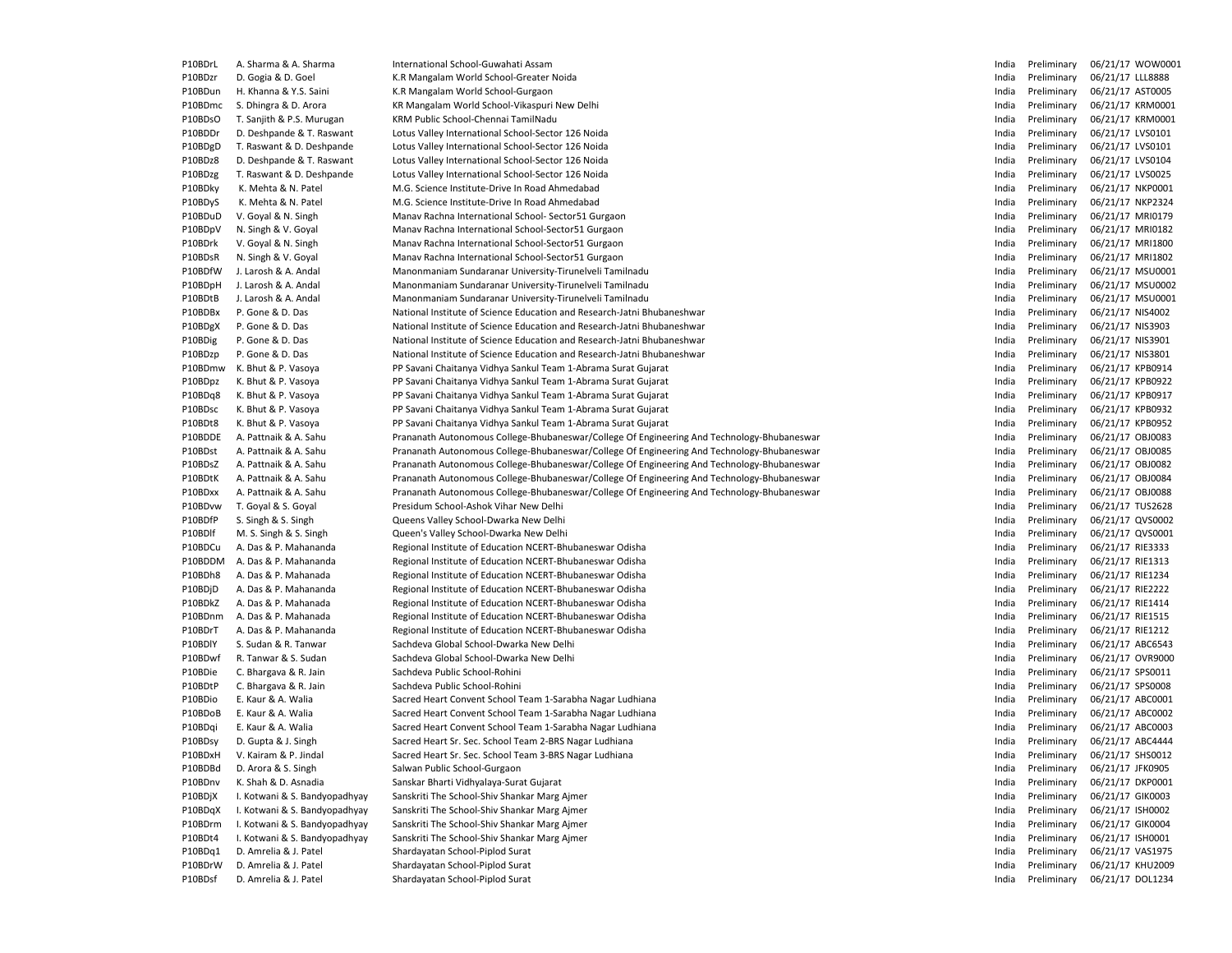| P10BDiD | J. Bodrya & K. Bathani                                 | Shree HJ Gajera English Medium School-Utran Surat Gujarat                                                                                                        | India          | Preliminary                | 06/21/17 JKG1120 |
|---------|--------------------------------------------------------|------------------------------------------------------------------------------------------------------------------------------------------------------------------|----------------|----------------------------|------------------|
| P10BDiL | J. Bodrya & K. Bathani                                 | Shree HJ Gajera English Medium School-Utran Surat Gujarat                                                                                                        | India          | Preliminary                | 06/21/17 JKG1127 |
| P10BDrM | J. Bodrya & K. Bathani                                 | Shree HJ Gajera English Medium School-Utran Surat Gujarat                                                                                                        | India          | Preliminary                | 06/21/17 JKG1122 |
| P10BDmH | V. Joshi & S. Dave                                     | Shri M. M. Patel Institute of science and research-Gujarat                                                                                                       | India          | Preliminary                | 06/21/17 MMP0007 |
| P10BDBc | J.H. Andre & L.K. Abishek                              | St Johns International Residential School-Nazarathpet Chennai                                                                                                    | India          | Preliminary                | 06/21/17 SJI0001 |
| P10BDk8 | J.H. Andre & L.K. Abishek                              | St Johns International Residential School-Nazarathpet Chennai                                                                                                    | India          | Preliminary                | 06/21/17 SJI0003 |
| P10BDkQ | J.H. Andre & L.K. Abishek                              | St Johns International Residential School-Nazarathpet Chennai                                                                                                    | India          | Preliminary                | 06/21/17 SJI0002 |
| P10BDmk | J.H. Andre & L.K. Abishek                              | St Johns International Residential School-Nazarathpet Chennai                                                                                                    | India          | Preliminary                | 06/21/17 SJI0003 |
| P10BDpO | J.H. Andre & L.K. Abishek                              | St Johns International Residential School-Nazarathpet Chennai                                                                                                    | India          | Preliminary                | 06/21/17 SJI0001 |
| P10BDs0 | J.H. Andre & L.K. Abishek                              | St Johns International Residential School-Nazarathpet Chennai                                                                                                    | India          | Preliminary                | 06/21/17 SJI0003 |
| P10BDym | J.H. Andre & L.K. Abishek                              | St Johns International Residential School-Nazarathpet Chennai                                                                                                    | India          | Preliminary                | 06/21/17 SJI0001 |
| P10BDDw | A. Biswas & R. Shah                                    | St Xavier's College-Kolkata West Bengal                                                                                                                          | India          | Preliminary                | 06/21/17 SXC0006 |
| P10BDIT | A. Biswas & R. Shah                                    | St Xavier's College-Kolkata West Bengal                                                                                                                          | India          | Preliminary                | 06/21/17 SXC0004 |
| P10BDB8 | S. Kaur & G. Kaur                                      | St. Joseph Convent School-Pratap Nagar Jaipur                                                                                                                    | India          | Preliminary                | 06/21/17 TSA1999 |
| P10BDgf | S. Kaur & G. Kaur                                      | St. Joseph Convent School-Pratap Nagar Jaipur                                                                                                                    | India          | Preliminary                | 06/21/17 KUP4561 |
| P10BDhG | S. Kaur & G. Kaur                                      | St. Joseph Convent School-Pratap Nagar Jaipur                                                                                                                    | India          | Preliminary                | 06/21/17 EAR1632 |
| P10BDmr | S. Kaur & G. Kaur                                      | St. Joseph Convent School-Pratap Nagar Jaipur                                                                                                                    | India          | Preliminary                | 06/21/17 KIP6941 |
| P10BDnQ | S. Kaur & G. Kaur                                      | St. Joseph Convent School-Pratap Nagar Jaipur                                                                                                                    | India          | Preliminary                | 06/21/17 VIP1238 |
| P10BDp5 | S. Kaur & G. Kaur                                      | St. Joseph Convent School-Pratap Nagar Jaipur                                                                                                                    | India          | Preliminary                | 06/21/17 AST9991 |
| P10BDtA | S. Kaur & G. Kaur                                      | St. Joseph Convent School-Pratap Nagar Jaipur                                                                                                                    | India          | Preliminary                | 06/21/17 PIK1496 |
| P10BDt1 | A. Antony & B. Isaac Thomson                           | St.John's Public School-Medavakkam Tamilnadu                                                                                                                     | India          | Preliminary                | 06/21/17 SJP0002 |
| P10BDkF | A. Aich & R. Sharma                                    | Tagore International School-East Of Kailash New Delhi                                                                                                            | India          | Preliminary                | 06/21/17 TIS0012 |
| P10BDh6 | K. Khurana & M. Khurana                                | The Heritage School-Rohini New Delhi                                                                                                                             | India          | Preliminary                | 06/21/17 KMK7777 |
| P10BDfb | Y. Kumar & K. Rana                                     | The Indian Heights School-Dwarka New Delhi                                                                                                                       | India          | Preliminary                | 06/21/17 TIH0003 |
| P10BDkd | Y. Kumar & K. Rana                                     | The Indian Heights School-Dwarka New Delhi                                                                                                                       | India          | Preliminary                | 06/21/17 TIH0002 |
| P10BDoG | Y. Kumar & K. Rana                                     | The Indian Heights School-Dwarka New Delhi                                                                                                                       | India          | Preliminary                | 06/21/17 TIH0017 |
| P10BDui | Y. Kumar & K. Rana                                     | The Indian Heights School-Dwarka New Delhi                                                                                                                       | India          | Preliminary                | 06/21/17 TIH0004 |
| P10BDxc | Y. Kumar & K. Rana                                     | The Indian Heights School-Dwarka New Delhi                                                                                                                       | India          | Preliminary                | 06/21/17 TIH0001 |
| P10BDrY | B.R. Das & U.K. Aggarwal                               | The Khaitan School-Noida                                                                                                                                         | India          | Preliminary                | 06/21/17 TKS6666 |
| P10BDgJ | K.R. Varsha & A. Rao                                   | The National College Jayanagar-Bangalore                                                                                                                         | India          | Preliminary                | 06/21/17 NCJ0001 |
| P10BDiJ | K.R. Varsha & A. Rao                                   | The National College Jayanagar-Bangalore                                                                                                                         | India          | Preliminary                | 06/21/17 NCJ0001 |
| P10BDjt | K.R. Varsha & A. Rao                                   | The National College Jayanagar-Bangalore                                                                                                                         | India          | Preliminary                | 06/21/17 NCJ0001 |
| P10BDmp | K.R. Varsha & A. Rao                                   | The National College Jayanagar-Bangalore                                                                                                                         | India          | Preliminary                | 06/21/17 NCJ0002 |
| P10BDmX | K.R. Varsha & A. Rao                                   | The National College Jayanagar-Bangalore                                                                                                                         | India          | Preliminary                | 06/21/17 NCJ0008 |
| P10BDnO | K.R. Varsha & A. Rao                                   |                                                                                                                                                                  | India          | Preliminary                | 06/21/17 NCJ0009 |
| P10BDs9 | K.R. Varsha & A. Rao                                   | The National College Jayanagar-Bangalore                                                                                                                         | India          | Preliminary                | 06/21/17 NCJ0005 |
| P10BDCL | S. Abrol & S. Bhagat                                   | The National College Jayanagar-Bangalore<br>University Institute of Engineering and Technology Rohtak Haryana/Maharaja Agrasen Institute of Technology New Delhi | India          | Preliminary                | 06/21/17 SAN0002 |
| P10BDDx | B. Reddy & G. Mall                                     | Vellore Institute of Technology Vellore/Banaras Hindu University Varanasi                                                                                        | India          | Preliminary                | 06/21/17 WXN0001 |
| P10BDDz | B. Reddy & G. Mall                                     | Vellore Institute of Technology Vellore/Banaras Hindu University Varanasi                                                                                        | India          | Preliminary                | 06/21/17 WXN0003 |
| P10BDgk | M. Jha & N. Jha                                        | Zakir Husain Delhi College-New Delhi                                                                                                                             | India          | Preliminary                | 06/21/17 DNJ0002 |
| P10BDlm | M. Jha & N. Jha                                        | Zakir Husain Delhi College-New Delhi                                                                                                                             | India          | Preliminary                | 06/21/17 MNJ0001 |
|         |                                                        |                                                                                                                                                                  | India          |                            | 06/21/17 RNJ0001 |
| P10BDtp | M. Jha & N. Jha                                        | Zakir Husain Delhi College-New Delhi                                                                                                                             |                | Preliminary                |                  |
| P10BDxB | M. Jha & N. Jha                                        | Zakir Husain Delhi College-New Delhi                                                                                                                             | India          | Preliminary                | 06/21/17 MRJ0001 |
|         |                                                        |                                                                                                                                                                  |                |                            |                  |
| P10BDK0 | T. Saini & D. Gupta                                    | Amity International School-Noida                                                                                                                                 | India          | Preliminary                | 06/22/17 OLP0987 |
|         | P10BDMW V. Vanvani & G. Kothari                        | Bal Bharati Public School-Ganga Ram Hospital Marg New Delhi                                                                                                      | India          | Preliminary                | 06/22/17 BAL1012 |
| P10BDOo | V. Vanvani & G. Kothari                                | Bal Bharati Public School-Ganga Ram Hospital Marg New Delhi                                                                                                      | India          | Preliminary                | 06/22/17 BAL1015 |
| P10BE16 | V. Vanvani & G. Kothari                                | Bal Bharati Public School-Ganga Ram Hospital Marg New Delhi                                                                                                      | India          | Preliminary                | 06/22/17 BAL1016 |
| P10BE1i | G. Kothari & V. Vanvani                                |                                                                                                                                                                  | India          | Preliminary                | 06/22/17 BAL0015 |
| P10BE9Y |                                                        | Bal Bharati Public School-Ganga Ram Hospital Marg New Delhi                                                                                                      |                |                            | 06/22/17 BAL1014 |
| P10BDOi | V. Vanvani & G. Kothari                                | Bal Bharati Public School-Ganga Ram Hospital Marg New Delhi                                                                                                      | India<br>India | Preliminary<br>Preliminary | 06/22/17 MYO1111 |
| P10BDQ3 | A. Mediratta & M.G. Reddy<br>A. Mediratta & M.G. Reddy | Bal Bharati Public School-Pitampura New Delhi                                                                                                                    | India          |                            | 06/22/17 MYA0001 |
| P10BDLV | S. Singh & H. Mehndiratta                              | Bal Bharati Public School-Pitampura New Delhi                                                                                                                    |                | Preliminary                | 06/22/17 ABC0001 |
| P10BDV3 |                                                        | DAV Public School Team 2-Pakhowal Road Ludhiana<br>DAV Public School Team 2-Pakhowal Road Ludhiana                                                               | India          | Preliminary                | 06/22/17 ABC0002 |
|         | S. Singh & H. Mehndiratta                              | DAV Public School Team 2-Pakhowal Road Ludhiana                                                                                                                  | India          | Preliminary                |                  |
| P10BDXS | S. Singh & H. Mehndiratta                              |                                                                                                                                                                  | India          | Preliminary                | 06/22/17 ABC0002 |
| P10BE7S | S. Singh & H. Mehndiratta                              | DAV Public School Team 2-Pakhowal Road Ludhiana                                                                                                                  | India          | Preliminary                | 06/22/17 ABC0001 |
| P10BE7Z | S. Singh & H. Mehndiratta                              | DAV Public School Team 2-Pakhowal Road Ludhiana                                                                                                                  | India          | Preliminary                | 06/22/17 ABC0002 |
| P10BDV2 | A. Goel & V. Singhal                                   | Delhi Public School Ghaziabad International-Dasna Ghaziabad                                                                                                      | India          | Preliminary                | 06/22/17 DPS0000 |
| P10BDHb | A.Goel & V.Singhal                                     | Delhi Public School Ghazibad International-Dasna Ghaziabad                                                                                                       | India          | Preliminary                | 06/22/17 DPS0707 |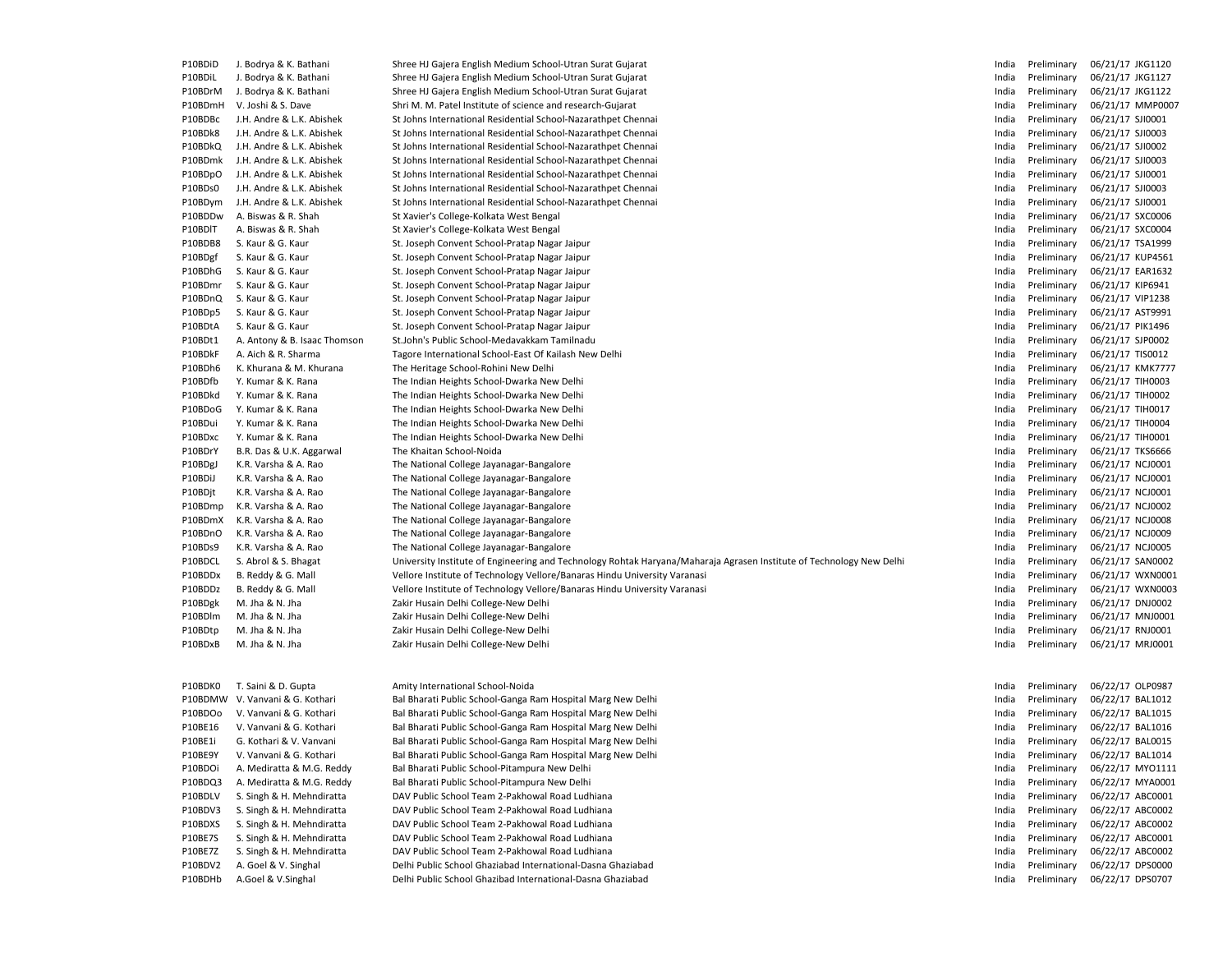| P10BDEg            | V. Kasera & C. Kumar      | GD Goenka Public School Sector-9 Rohini Delhi                                              | India          | Preliminary       | 06/22/17 GDG0017                     |
|--------------------|---------------------------|--------------------------------------------------------------------------------------------|----------------|-------------------|--------------------------------------|
| P10BDLN            | V. Kasera & C. Kumar      | GD Goenka Public School Sector-9 Rohini Delhi                                              | India          | Preliminary       | 06/22/17 WWW0001                     |
| P10BDUO            | V. Kasera & C. Kumar      | GD Goenka Public School Sector-9 Rohini Delhi                                              | India          | Preliminary       | 06/22/17 WWW0004                     |
| P10BDWM            | V. Kasera & C. Kumar      | GD Goenka Public School Sector-9 Rohini Delhi                                              | India          | Preliminary       | 06/22/17 GDG0018                     |
| P10BE6K            | V. Kasera & C. Kumar      | GD Goenka Public School Sector-9 Rohini Delhi                                              | India          | Preliminary       | 06/22/17 WWW0002                     |
| P10BDET            | P. Kumar & M. Srivastava  | GD Goenka School Team 2-Surat                                                              | India          | Preliminary       | 06/22/17 LAP1477                     |
| P10BDFB            | P. Kumar & M. Srivastava  | GD Goenka School Team 2-Surat                                                              | India          | Preliminary       | 06/22/17 MMM5758                     |
| P10BDGI            | P. Kumar & M. Srivastava  | GD Goenka School Team 2-Surat                                                              | India          | Preliminary       | 06/22/17 PAP2588                     |
| P10BDFf            | V. Datta & P. Jethava     | GD Goenka School Team 1-Surat                                                              | India          | Preliminary       | 06/22/17 GDG0040                     |
| P10BDH1            | V. Datta & P. Jethava     | GD Goenka School Team 1-Surat                                                              | India          | Preliminary       | 06/22/17 GDG0044                     |
| P10BDJe            | Y. Boyina & S. Arukala    | Gitanjali Senior School- Begumpet Hyderabad                                                | India          | Preliminary       | 06/22/17 PLS7001                     |
| P10BDJk            | Y. Boyina & S. Arukala    | Gitanjali Senior School- Begumpet Hyderabad                                                | India          | Preliminary       | 06/22/17 PLS6001                     |
| P10BDPP            | Y. Boyina & S. Arukala    | Gitanjali Senior School- Begumpet Hyderabad                                                | India          | Preliminary       | 06/22/17 PLS9001                     |
| P10BDTi            | Y. Boyina & S. Arukala    | Gitanjali Senior School- Begumpet Hyderabad                                                | India          | Preliminary       | 06/22/17 BTS2004                     |
| P10BDVU            | Y. Boyina & S. Arukala    | Gitanjali Senior School- Begumpet Hyderabad                                                | India          | Preliminary       | 06/22/17 BTS2005                     |
| P10BDH3            | H. Pruthi & R. Mukharjee  | Indraprastha World School-Paschim Vihar-Delhi                                              | India          | Preliminary       | 06/22/17 LEO5411                     |
| P10BDQ8            | H. Pruthi & R. Mukherjee  | Indraprastha World School-Paschim Vihar-Delhi                                              | India          | Preliminary       | 06/22/17 GOD1234                     |
| P10BEbR            | A. Sharma & A. Sharma     | International School-Guwahati                                                              | India          | Preliminary       | 06/22/17 MSE0005                     |
| P10BDEr            | A. Singh & R. Sharma      | Jesus Sacred Heart School-Southcity Ludhiana                                               | India          | Preliminary       | 06/22/17 JSH2430                     |
| P10BDMm            | R. Gupta & D. Dasgupta    | K.R. Mangalam World School- G.K.II New Delhi                                               | India          | Preliminary       | 06/22/17 KRM1234                     |
| P10BDVr            | R. Gupta & D. Dasgupta    | K.R. Mangalam World School- G.K.II New Delhi                                               | India          | Preliminary       | 06/22/17 RSM1234                     |
| P10BDEf            | H. Khanna & Y.S. Saini    | K.R. Mangalam World School-Gurgaon                                                         | India          | Preliminary       | 06/22/17 AST0013                     |
| P10BDFb            | H. Khanna & Y.S. Saini    | K.R. Mangalam World School-Gurgaon                                                         |                | Preliminary       | 06/22/17 AST0015                     |
| P10BDLL            | H. Khanna & Y.S. Saini    | K.R. Mangalam World School-Gurgaon                                                         | India<br>India | Preliminary       | 06/22/17 AST0016                     |
|                    |                           |                                                                                            |                |                   | 06/22/17 KRM0001                     |
| P10BDEm            | S. Dhingra & D. Arora     | KR Mangalam World School-Vikaspuri New Delhi                                               | India          | Preliminary       |                                      |
| P10BDNe<br>P10BDP8 | S. Dhingra & D. Arora     | KR Mangalam World School-Vikaspuri New Delhi                                               | India          | Preliminary       | 06/22/17 KRM0002<br>06/22/17 ABC0001 |
|                    | S. Dhingra & D. Arora     | KR Mangalam World School-Vikaspuri New Delhi                                               | India          | Preliminary       |                                      |
| P10BDKM            | T. Sanjith & P.S. Murugan | KRM Public School-Chennai Tamil Nadu                                                       | India          | Preliminary       | 06/22/17 KRM0001                     |
| P10BDSy            | T. Sanjith & P.S. Murugan | KRM Public School-Chennai Tamil Nadu                                                       | India          | Preliminary       | 06/22/17 KRM0002                     |
| P10BDMK            | T. Sanjith & P.S. Murugan | KRM Public School-Tamil Nadu Chennai                                                       | India          | Preliminary       | 06/22/17 KRM0001                     |
| P10BDJ1            | D. Deshpande & T. Raswant | Lotus Valley International School-Sector 126 Noida                                         | India          | Preliminary       | 06/22/17 LVS0106                     |
| P10BDJJ            | T. Raswant & D. Deshpande | Lotus Valley International School-Sector 126 Noida                                         | India          | Preliminary       | 06/22/17 LVS0007                     |
| P10BDN5            | T. Raswant & D. Deshpande | Lotus Valley International School-Sector 126 Noida                                         | India          | Preliminary       | 06/22/17 LVS0126                     |
| P10BDR0            | N. Singh & V. Goyal       | Manav Rachna International School-Sector51 Gorgaon                                         | India          | Preliminary       | 06/22/17 MRI0123                     |
| P10BDEt            | N. Singh & V. Goyal       | Manav Rachna International School-Sector51 Gurgaon                                         | India          | Preliminary       | 06/22/17 MRI0120                     |
| P10BDVH            | N. Singh & V. Goyal       | Manav Rachna International School-Sector51 Gurgaon                                         | India          | Preliminary       | 06/22/17 MRI0119                     |
| P10BDHo            | P. Gone & D. Das          | National Institute of Science Education and Research-Jatni Bhubaneshwar                    | India          | Preliminary       | 06/22/17 NIS0001                     |
| P10BDNb            | P. Gone & D. Das          | National Institute of Science Education and Research-Jatni Bhubaneshwar                    | India          | Preliminary       | 06/22/17 NIS3001                     |
| P10BE4k            | P. Gone & D. Das          | National Institute of Science Education and Research-Jatni Bhubaneshwar                    | India          | Preliminary       | 06/22/17 NIS3003                     |
| P10BE4p            | P. Gone & D. Das          | National Institute of Science Education and Research-Jatni Bhubaneshwar                    | India          | Preliminary       | 06/22/17 NIS3004                     |
| P10BE60            | N. Goti & D. Patel        | P.P. Savani Chaitanya Vidya Sankul-Surat Gujarat                                           | India          | Preliminary       | 06/22/17 PGS9071                     |
| P10BDVm            | K. Bhut & P. Vasoya       | PP Savani Chaitanya Vidhya Sankul Team 1-Abrama Surat Gujarat                              | India          | Preliminary       | 06/22/17 KPB1401                     |
| P10BDX6            | K. Bhut & P. Vasoya       | PP Savani Chaitanya Vidhya Sankul Team 1-Abrama Surat Gujarat                              | India          | Preliminary       | 06/22/17 KPB1201                     |
| P10BDZc            | K. Bhut & P. Vasoya       | PP Savani Chaitanya Vidhya Sankul Team 1-Abrama Surat Gujarat                              | India          | Preliminary       | 06/22/17 KPB1402                     |
| P10BE5S            | K. Bhut & P. Vasoya       | PP Savani Chaitanya Vidhya Sankul Team 1-Abrama Surat Gujarat                              | India          | Preliminary       | 06/22/17 KPB1403                     |
| P10BE6W            | K. Bhut & P. Vasoya       | PP Savani Chaitanya Vidhya Sankul Team 1-Abrama Surat Gujarat                              | India          | Preliminary       | 06/22/17 KPB1404                     |
| P10BEaj            | K. Bhut & P. Vasoya       | PP Savani Chaitanya Vidhya Sankul Team 1-Abrama Surat Gujarat                              | India          | Preliminary       | 06/22/17 KPB1101                     |
| P10BDGM            | A. Sahu & A. Pattnaik     | Prananath Autonomous College-Bhubaneswar/College Of Engineering And Technology-Bhubaneswar | India          | Preliminary       | 06/22/17 ASA0014                     |
| P10BDL5            | A. Sahu & A. Pattnaik     | Prananath Autonomous College-Bhubaneswar/College Of Engineering And Technology-Bhubaneswar | India          | Preliminary       | 06/22/17 ASA0016                     |
| P10BE54            | A. Pattnaik & A. Sahu     | Prananath Autonomous College-Bhubaneswar/College Of Engineering And Technology-Bhubaneswar | India          | Preliminary       | 06/22/17 OBJ0089                     |
| P10BE6z            | A. Sahu & A. Pattnaik     | Prananath Autonomous College-Bhubaneswar/College Of Engineering And Technology-Bhubaneswar | India          | Preliminary       | 06/22/17 ASA0018                     |
| P10BEb7            | A. Sahu & A. Pattnaik     | Prananath Autonomous College-Bhubaneswar/College Of Engineering And Technology-Bhubaneswar |                | India Preliminary | 06/22/17 ASA0019                     |
| P10BDOv            | S. Shrivastava & D. Verma | Presidium school-Indirapuram Ghaziabad Uttar Pradesh                                       | India          | Preliminary       | 06/22/17 IND2005                     |
| P10BE61            | S. Singh & S. Singh       | Queen's Valley School-Dwarka New Delhi                                                     | India          | Preliminary       | 06/22/17 QVS0005                     |
| P10BDFn            | A. Das & P. Mahananda     | Regional Institute of Education NCERT-Bhubaneswar Odisha                                   | India          | Preliminary       | 06/22/17 RIE4242                     |
| P10BDFw            | A. Das & P. Mahananda     | Regional Institute of Education NCERT-Bhubaneswar Odisha                                   | India          | Preliminary       | 06/22/17 RIE6556                     |
| P10BDIU            | A. Das & P. Mahananda     | Regional Institute of Education NCERT-Bhubaneswar Odisha                                   | India          | Preliminary       | 06/22/17 RIE0098                     |
| P10BDJW            | A. Das & P. Mahananda     | Regional Institute of Education NCERT-Bhubaneswar Odisha                                   | India          | Preliminary       | 06/22/17 RIE8787                     |
| P10BDOU            | A. Das & P. Mahananda     | Regional Institute of Education NCERT-Bhubaneswar Odisha                                   | India          | Preliminary       | 06/22/17 RIE9898                     |
| P10BDMJ            | S.Sudan & R. Tamwar       | Sachdeva Globa New Delhil School-Dwarka New Delhi                                          | India          | Preliminary       | 06/22/17 ADG4567                     |